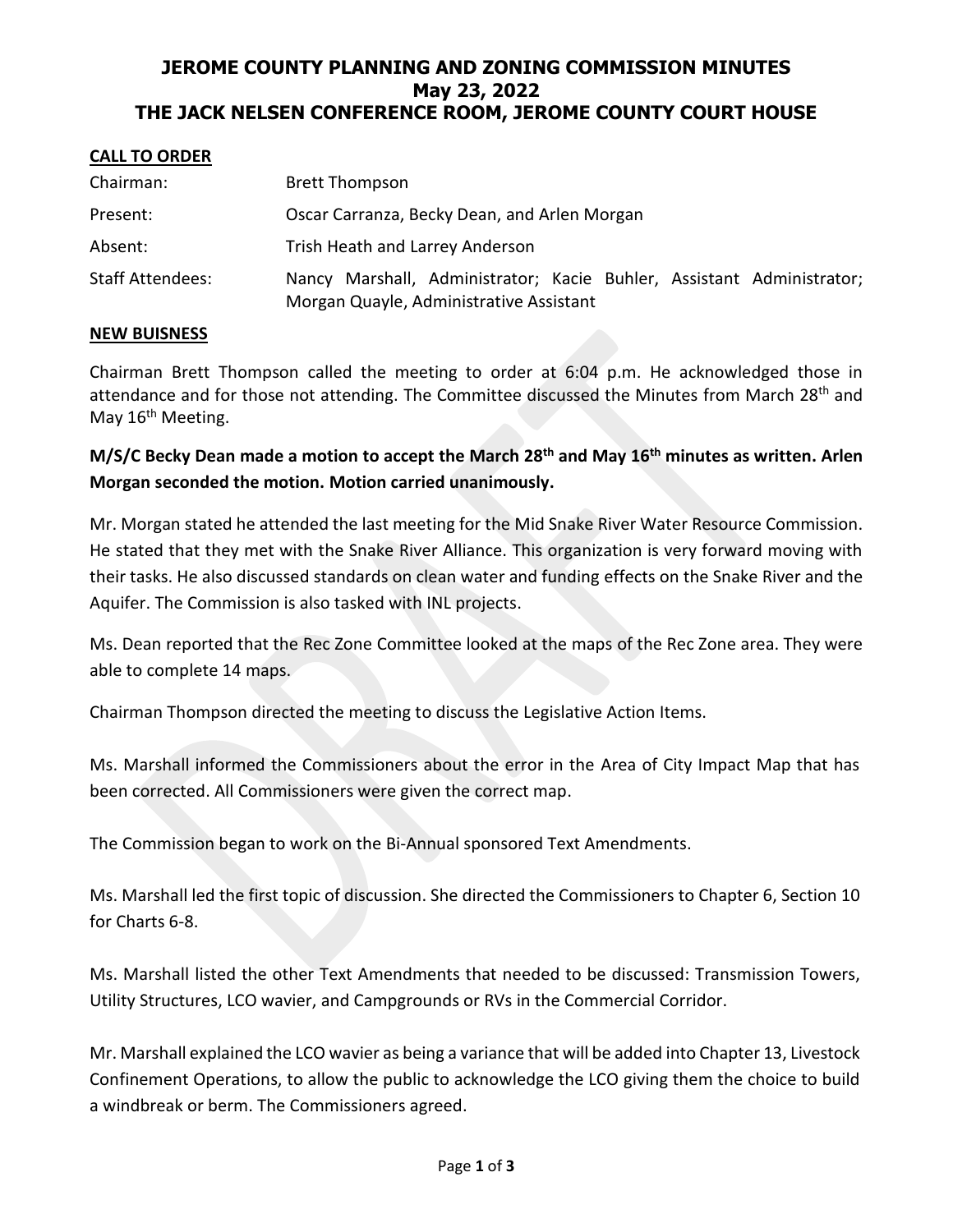### **JEROME COUNTY PLANNING & ZONING COMMISSION MINUTES MAY 23, 2022 6:00 PM**

Ms. Marshall asked the Commissioners if there were any other amendments that might be needed.

Chairman Thompson asked about going over some definitions that were created by the Rec Committee. Ms. Marshall asked to go over the four topics first before going into definitions. The Commissioners agreed.

Ms. Marshall then directed the Commissioners to the Rec Zone portion in their packets, and addressed the color coding associated with the new definitions. Ms. Buhler will research Rec zone definitions for the next meeting.

Ms. Marshall went over the process and possible time line for completing the four Text Amendments with the Commissioners. They decided to have the cutoff for submittals in August for September review. [for possible February hearings]

Ms. Marshall started with the variances in Chapter 6, Section 6-10.01. The first one is Applicability 6- 10.01, adding an A. and replacing "Chart 6-8" with "Chapter 6". Then adding a B. where B. will direct to Chapter 10, Setback requirements and standards of Section I, II, and III and may only be varied under the parameters of 6-10.03 B. Commissioners and Staff agreed to add a C. to the Section 6-10.01 to be stated as standards for setbacks identified in chapter 16, may be varied pursuant to the term of this section. Then Chapter 17 was up for discussion to be added in Chapter 6 Variances. There were discussions on clarifying the variances and provisions. Commissioners and Staff agreed to add a D. to Applicability 6-10.01. D. states parking space requirements in Chapter 17 of the JCZO may be varied pursuant to the terms of this section. The remaining chapters did not have any need for variances.

# Further agreed changes:

Chapter 6 Section 6-10.02 Variance definition to state Chapter 2, page 31, Variance.

Change Chapter 6 Section 6-10.03 A. 1 to state "listed above in 6-10.01 A though D." Leaving numbers two and three alone because they are the same as state code.

Change B. of 6-10.03 to "No Standards listed above in 6-10.01 A. through D. of JCZO shall be enforced if it is considered stricter than an approved corresponding standard of another public agency that fulfills the same purpose."

No change in 6-10.04-12

The next chapter that was analyzed was Chapter 5, Charts and affected definitions in Chapter 2. Agreed Changes:

Change Chapter 5, Chart 5-2, Transmitting Towers to Transmission Towers and add Special Use Permit (S) for Rural Residential (A-2), S for Commercial General (CG) and Permitted (P) for Industrial Light (IL). Change Chapter 2 Transmission Towers Definition.